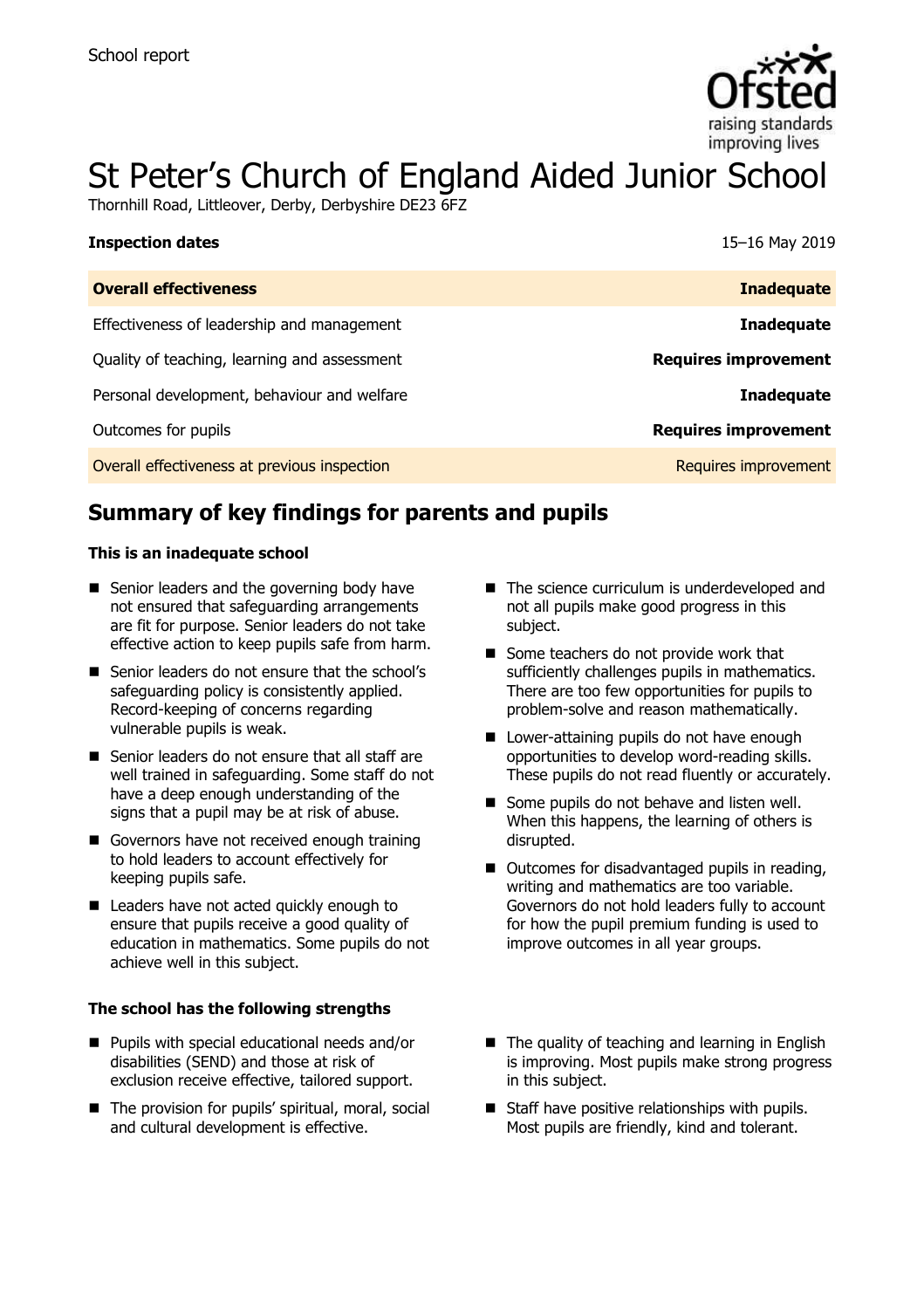

# **Full report**

In accordance with section 44(2) of the Education Act 2005, Her Majesty's Chief Inspector is of the opinion that this school requires significant improvement, because it is performing significantly less well than it might in all the circumstances reasonably be expected to perform.

### **What does the school need to do to improve further?**

- Leaders and governors must urgently address the weaknesses in safeguarding arrangements by ensuring that:
	- leaders act in a timely manner to seek advice from, or make referrals to, appropriate external agencies when they have concerns about the safety of pupils
	- detailed and accurate records are kept of all safeguarding concerns about pupils
	- information about pupils at risk of harm is shared effectively between the designated lead and deputy designated leads for safeguarding
	- all staff consistently adhere to the school's safeguarding policy
	- all staff are adequately trained so that they can identify the signs of abuse and harm
	- governors receive appropriate training so that they can hold leaders fully to account for the actions they take to keep pupils safe.
- Improve the effectiveness of leadership and management by ensuring that:
	- the curriculum for mathematics provides frequent opportunities for pupils to problem-solve and reason mathematically
	- governors effectively hold leaders to account for the spending, and impact of, the pupil premium funding, so that disadvantaged pupils in all year groups achieve at least as well as other pupils in reading, writing and mathematics
	- leaders develop an effective and reliable assessment system so they can accurately track and monitor the progress pupils make from their starting points.
- Improve the effectiveness of teaching, learning and assessment and pupils' outcomes by ensuring that teachers:
	- provide work that challenges all pupils to apply their mathematical knowledge in problem-solving and reasoning activities so that more pupils achieve the expected standards typical for their age
	- provide work in science that enables pupils to develop their knowledge and skills in this subject
	- improve the word-reading skills of lower-attaining pupils so that more can read fluently and widely across the curriculum.
- Improve pupils' personal development, behaviour and welfare by ensuring that:
	- leaders and staff reduce the number of incidents of poor behaviour that disrupt the learning of other pupils
	- leaders establish effective and robust systems to keep pupils safe and consistently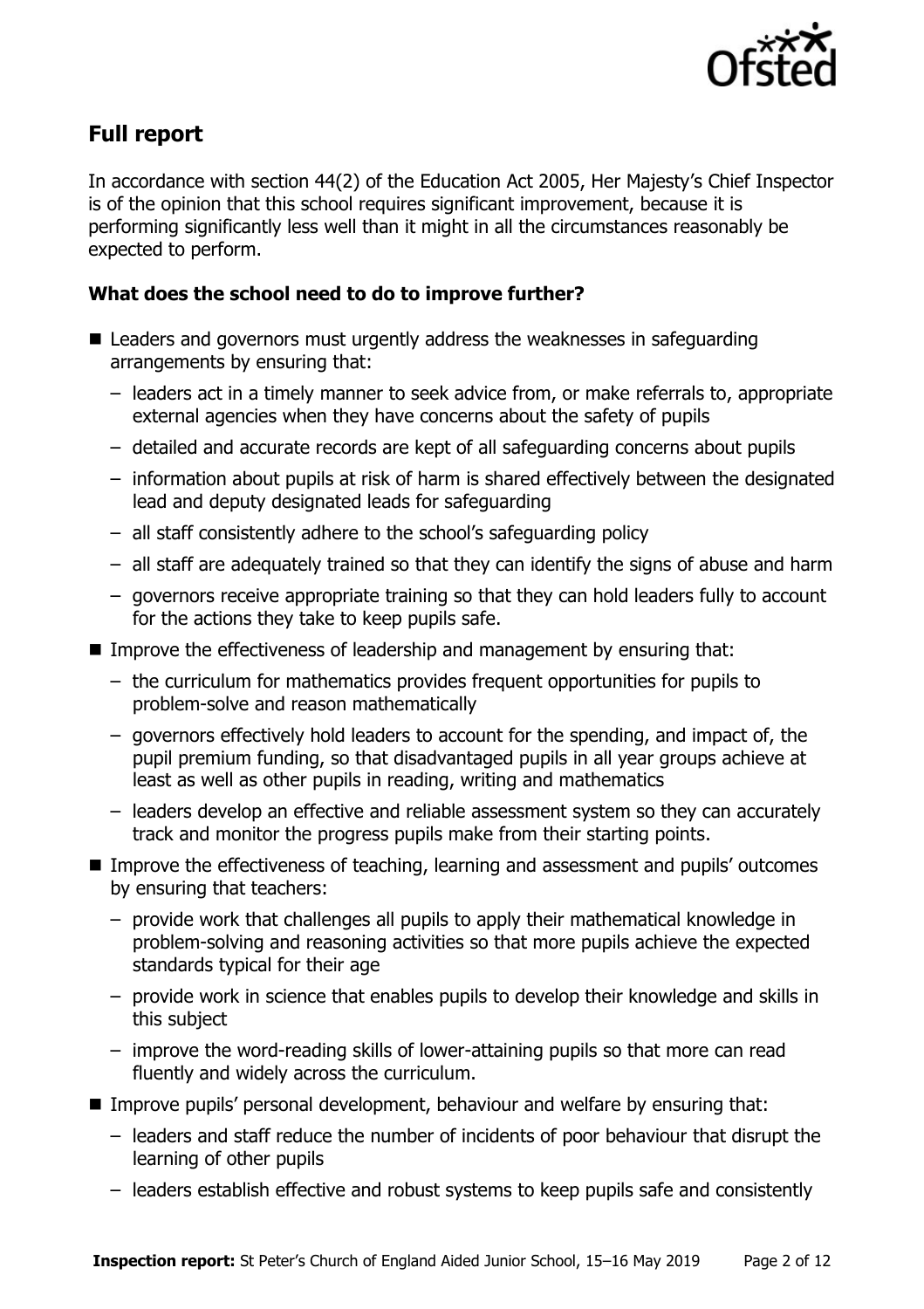

meet their welfare needs.

An external review of governance should be undertaken in order to assess how this aspect of leadership and management may be improved.

An external review of the school's use of the pupil premium funding should be undertaken in order to assess how this aspect of leadership and management may be improved.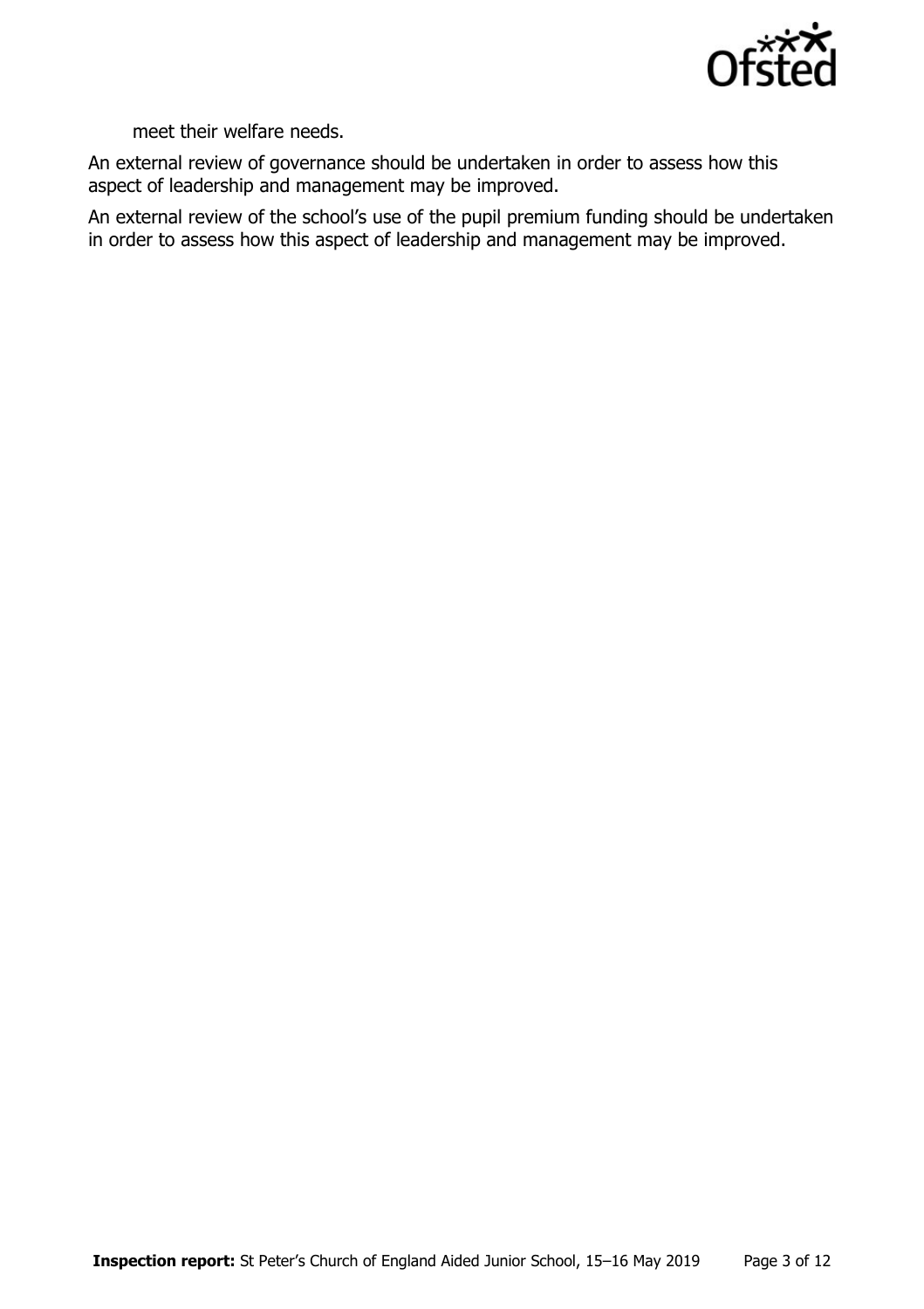

# **Inspection judgements**

### **Effectiveness of leadership and management Inadequate**

- Leadership and management are inadequate. Senior leaders and the governing body have not ensured that safeguarding arrangements are fit for purpose. Leaders' selfevaluation of the effectiveness of these safeguarding arrangements is inaccurate. Leaders do not ensure that pupils are kept safe from harm.
- Leaders and staff do not adhere to the school's safeguarding policy or to the statutory guidance from the Department for Education. There are too many occasions when senior leaders do not take actions to check that vulnerable pupils are safe from harm or require support following a safeguarding concern or incident.
- Senior leaders and the governing body do not ensure that there is a responsible safeguarding lead who has detailed oversight of this area. There is no coherent structure in place to ensure that information about vulnerable pupils and their families is shared effectively. Record-keeping of concerns is poor. As a result, when key members of staff are absent from school, important information about pupils at risk of harm is not known or cannot be found.
- Actions taken to improve the quality of the mathematics curriculum have been too slow. The recently appointed leader for mathematics has a clear plan for improvement and has begun to put some actions in place. However, it is too early to see the full impact of these actions. Consequently, attainment and progress in this subject remain below the national averages.
- Leaders do not have an effective assessment system in place to track and monitor the progress that pupils make from their different starting points at the end of key stage 1. Leaders do not have a clear picture of the progress different groups of pupils make in English and mathematics. The assessment information leaders present to the governing body is unreliable. It does not always match with the quality of work seen in pupils' workbooks.
- Senior leaders use the pupil premium funding effectively to improve outcomes for disadvantaged pupils in Year 6. The funding has been used to provide an additional teacher to run booster groups and for targeted one-to-one support in this year group. However, little of the funding is used to support disadvantaged pupils in other year groups and current outcomes for some of these pupils are poor.
- The curriculum is broad and balanced. Pupils enjoy learning in subjects other than English and mathematics. The standards of pupils' work in history and art are strong. However, leaders have not ensured that pupils make good progress in all subjects. For example, the curriculum for science is underdeveloped and much of the learning is superficial. It does not provide opportunities for pupils to learn and understand concepts in depth so that pupils can apply this knowledge when conducting experiments.
- Leaders have worked effectively to improve the quality of teaching in English. Leaders hold teachers to account for their performance more successfully in this subject than was the case previously. They have improved the weakest teaching seen at the previous inspection and have increased teachers' expectations of what most pupils can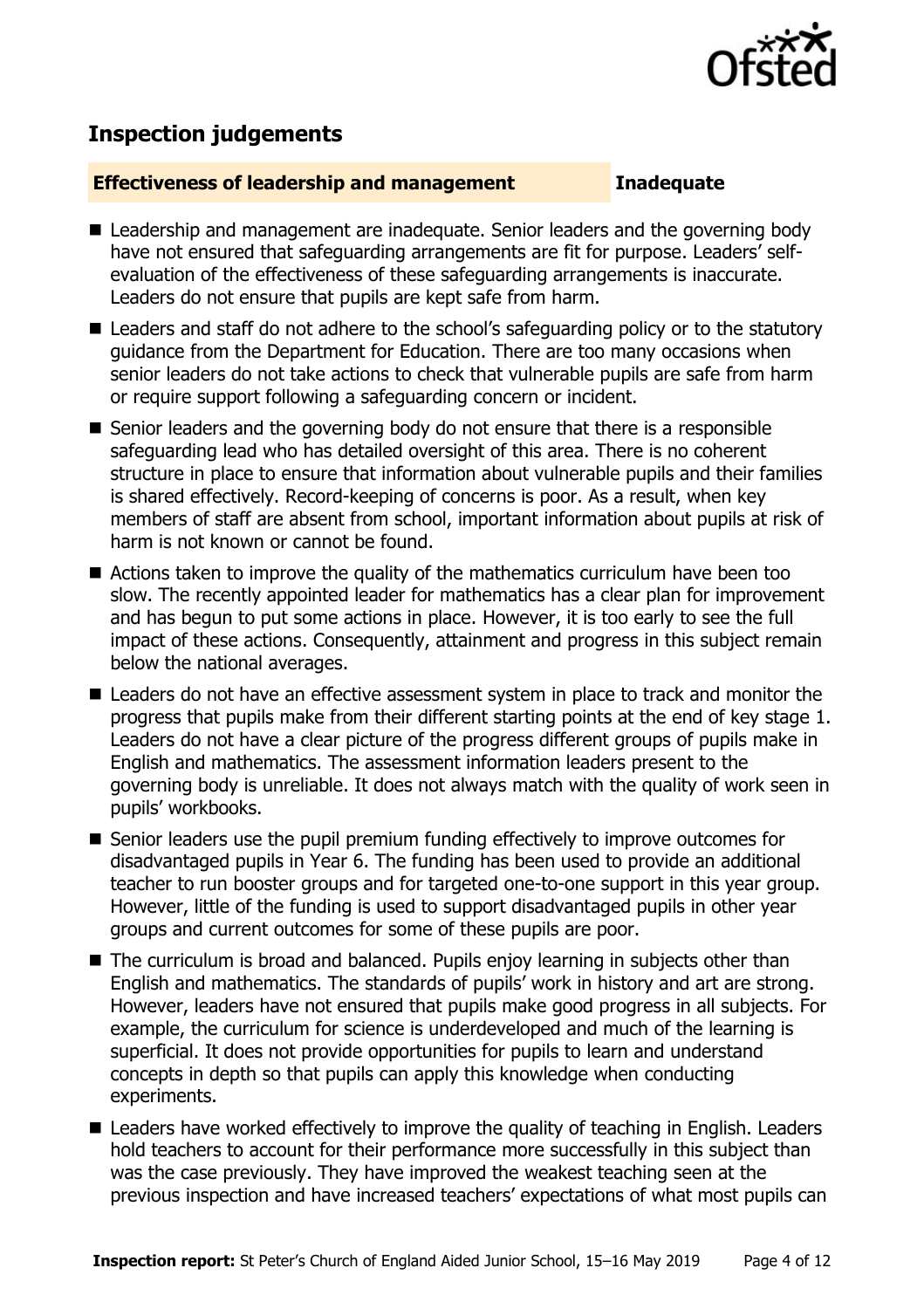

achieve. As a result, a greater proportion now achieve the expected standards in reading and writing.

- Leaders ensure that the school is welcoming and inclusive. Parents and carers agree and value the hard work of staff in building positive relationships within the multicultural community. A typical parental comment was, 'There is a wonderful sense of community and cohesion in the school.'
- Leaders ensure that pupils with SEND, and those pupils who have previously been excluded from other schools, are fully integrated into school life and access the curriculum alongside their peers. The special educational needs coordinator (SENCo) is knowledgeable and ensures that pupils with SEND receive the support they need. This includes small-group work, one-to-one support and tailored reading interventions.
- The provision for pupils' spiritual, moral, social and cultural development is effective. Pupils enjoy learning about other faiths, cultures and traditions. They appreciate the opportunities to think about their own beliefs. For example, a candle is lit at the end of each assembly so pupils can reflect and pray.
- The physical education (PE) and sport funding is used effectively. Funding is targeted towards increasing competitive sporting opportunities, encouraging pupils to be physically active and improving pupils' perceptions of sport. Pupils are assessed termly with fitness tests to measure the success of increased access to sports such as tennis, dance and rounders. Leaders have developed effective partnerships with the local secondary school and nearby sporting venues so that pupils can participate in field sports more regularly. For example, the most recent sports day was held at the local secondary school's sports facility.
- Leaders ensure that most pupils are tolerant and respectful. Pupils do not have a thorough understanding of fundamental British values, but most embody them. Most pupils are well prepared for life in modern Britain.

### **Governance of the school**

- The governing body is not aware of the weaknesses that exist within the school's safeguarding arrangements. Governors have not received the necessary training to equip them with the knowledge and skills required to hold leaders fully to account for keeping pupils safe.
- While governors have some understanding of how the pupil premium funding is used by leaders to improve pupils' outcomes in Year 6, they do not know how this funding is used to support disadvantaged pupils in other year groups. Consequently, they do not know if the actions leaders take are improving the outcomes for these pupils in reading, writing and mathematics.
- Governors have a growing understanding of the school's strengths and weaknesses in relation to teaching and learning. They make regular visits to school to check on leaders' actions and are aware of the need to improve outcomes in mathematics. Following recent training in data and analysis, governors are becoming more skilled in holding leaders to account for improving the quality of education that pupils receive.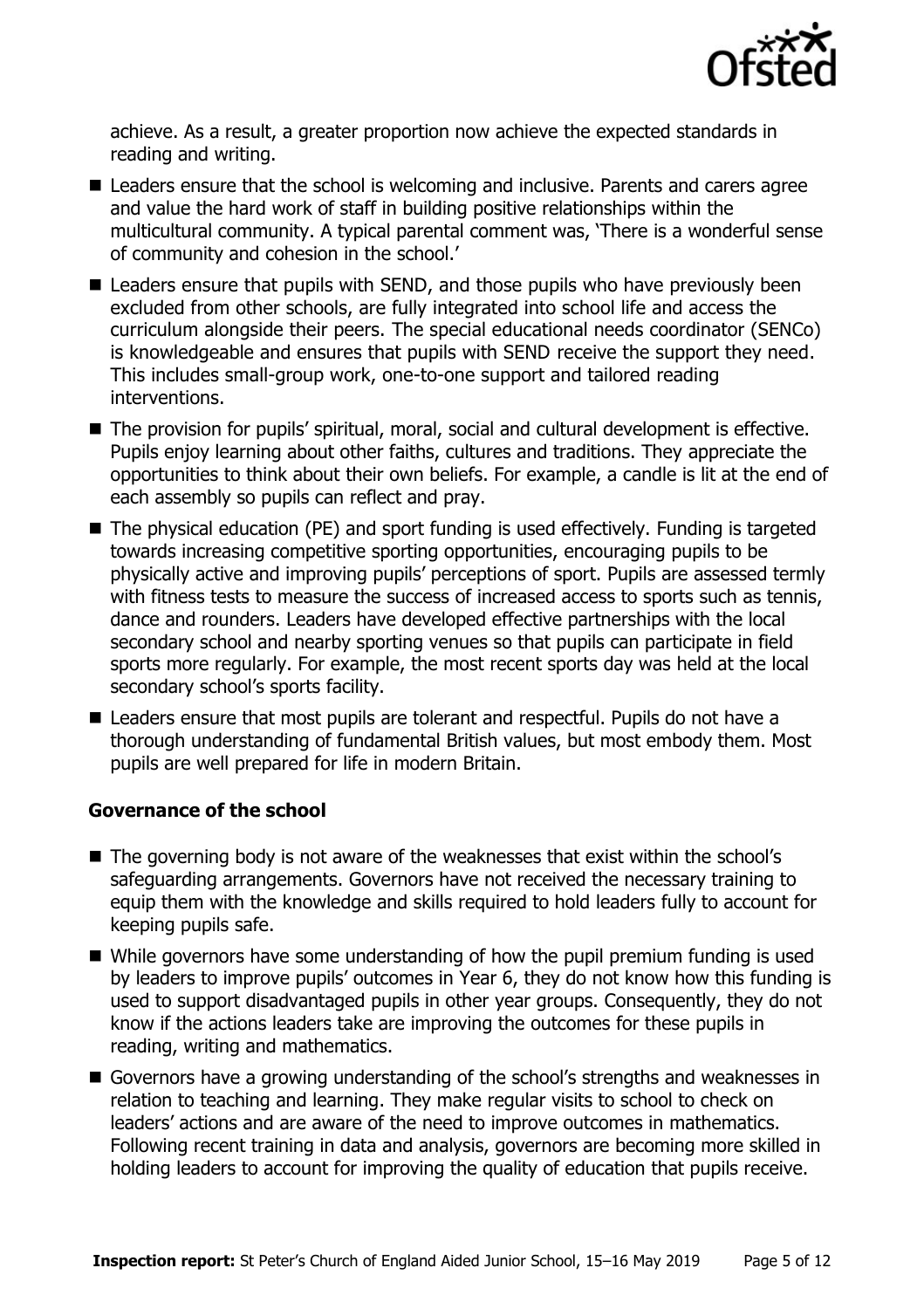

### **Safeguarding**

- The arrangements for safeguarding are not effective.
- Leaders do not follow up the concerns they receive about vulnerable pupils quickly or robustly enough. The system in place to record concerns is weak. Leaders' records of concerns show that pupils and families receive little support following reported safeguarding incidents as leaders do not make referrals to external agencies who could provide early help.
- The designated lead and deputy designated leads for safeguarding are not an effective team. They do not ensure that important information about vulnerable pupils and families is shared across the safeguarding team. As a result, in the absence of key leaders, the team does not know what actions have or have not been taken to keep pupils safe. This is particularly the case for pupils who have experienced domestic violence or who are potentially suffering from neglect.
- Leaders do not ensure that all staff are adequately trained in the school's safeguarding procedures. Some staff do not have a deep enough knowledge and understanding of the signs of abuse. Some staff do not understand how to report concerns about other members of staff using the school's whistleblowing policy.
- Leaders do not always ensure that risk assessments of the school site are well communicated to staff. Staff do not always apply the actions identified to reduce risks, particularly at breaktimes.
- Leaders do not have effective plans in place to improve safeguarding arrangements. Annual safeguarding audits are not completed accurately, with many elements of the audits missing or incomplete.
- **Pupils say that they feel safe in school and are taught how to be safe. For example,** pupils learn about fire safety, road safety and how to stay safe online. Most parents agree that pupils are safe in school.

### **Quality of teaching, learning and assessment France Requires improvement**

- The quality of teaching, learning and assessment is not consistently good in all year groups, particularly in mathematics. Some teachers do not use assessment information effectively to plan activities that are well matched to pupils' abilities. When this happens, some pupils find work too easy.
- Teachers plan many activities that develop pupils' mathematical fluency and basic calculation skills. However, there are too few opportunities for pupils to apply this knowledge in problem-solving and reasoning activities. Some pupils are expected to complete too many basic calculations before moving on to more challenging work.
- Teachers ensure that there is a consistent approach to teaching reading. Teachers use a variety of strategies to pre-teach pupils the new and ambitious vocabulary needed to understand the texts they read. Most pupils' comprehension skills are strong. However, some lower-attaining pupils are not given enough opportunities to develop word reading skills. Consequently, some of these pupils find it difficult to read texts fluently and accurately.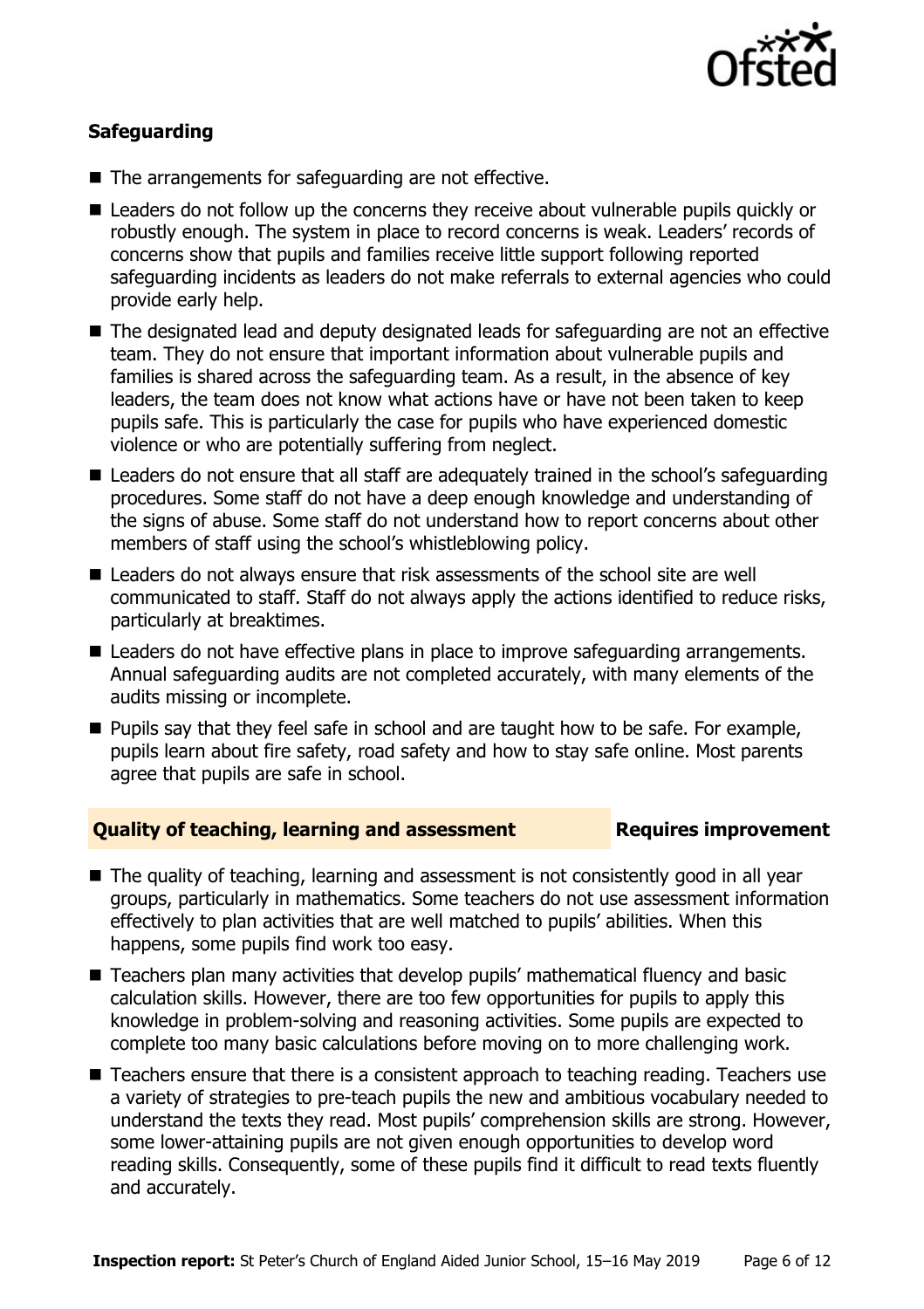

- Most teachers have high expectations of what pupils can achieve in other subiects such as history and art. Most parents agree that pupils enjoy learning in these subjects. A typical parental comment was, 'My child enjoys learning about interesting things such as the Stone Age and the Iron Age.'
- Some teachers do not have high enough expectations of what pupils can achieve in science. There are too few opportunities for pupils to acquire a deep understanding in this subject and apply this when conducting experiments.
- $\blacksquare$  The quality of teaching in writing is strong. There is a consistent approach to teaching writing. Teachers model high expectations of language and sentence construction effectively through targeted oracy work before pupils apply this in their own writing. Most pupils' handwriting is neat and pupils spell words with increasing accuracy.
- Teachers and teaching assistants have positive relationships with pupils. They know most pupils well and work hard to instil positive attitudes to learning. Teaching assistants are used effectively to ensure that pupils with SEND successfully access the curriculum alongside their peers and develop greater levels of independence.
- Teachers and teaching assistants use questioning effectively in most lessons. They ask thoughtful questions to check pupils' understanding and to extend their thinking in some subjects. For example, they ask questions such as, 'What would happen if…?' and 'Can you explain what that means?'
- With the exception of mathematics and science, most teachers have strong subject knowledge. For example, in English, teachers use this knowledge to teach technical language and to check pupils' retention of previous learning. In one English lesson, the teacher asked pupils to remember what they had learned previously about rhetorical questions and encouraged pupils to include these in their persuasive writing.
- $\blacksquare$  Pupils enjoy the homework they receive. They say that they have a wide choice of homework options and that it links well to their learning in school. Pupils relish the extra-curricular activities on offer, such as dance, tennis and art clubs.

### **Personal development, behaviour and welfare Inadequate**

### **Personal development and welfare**

- The school's work to promote pupils' personal development and welfare is inadequate. Senior leaders do not ensure that pupils' welfare is of paramount importance.
- Although pupils say that they feel safe in school, senior leaders do not ensure that individual pupils or vulnerable groups of pupils are kept safe from harm. There are too many occasions when senior leaders do not ensure that pupils' welfare needs are met.
- **Pupils typically say that they are proud to be part of the school. Pupils' neat** presentation of their work in English books reflects this. Pupils say that they feel challenged by work teachers provide in English lessons. However, they do not feel as challenged by the work in mathematics. Some pupils say that work is too easy and they do not have the self-confidence to challenge themselves.
- Most pupils say that they are happy in school and that they 'make good friends'. They typically get along with and care for each other. A typical pupil comment was, 'If we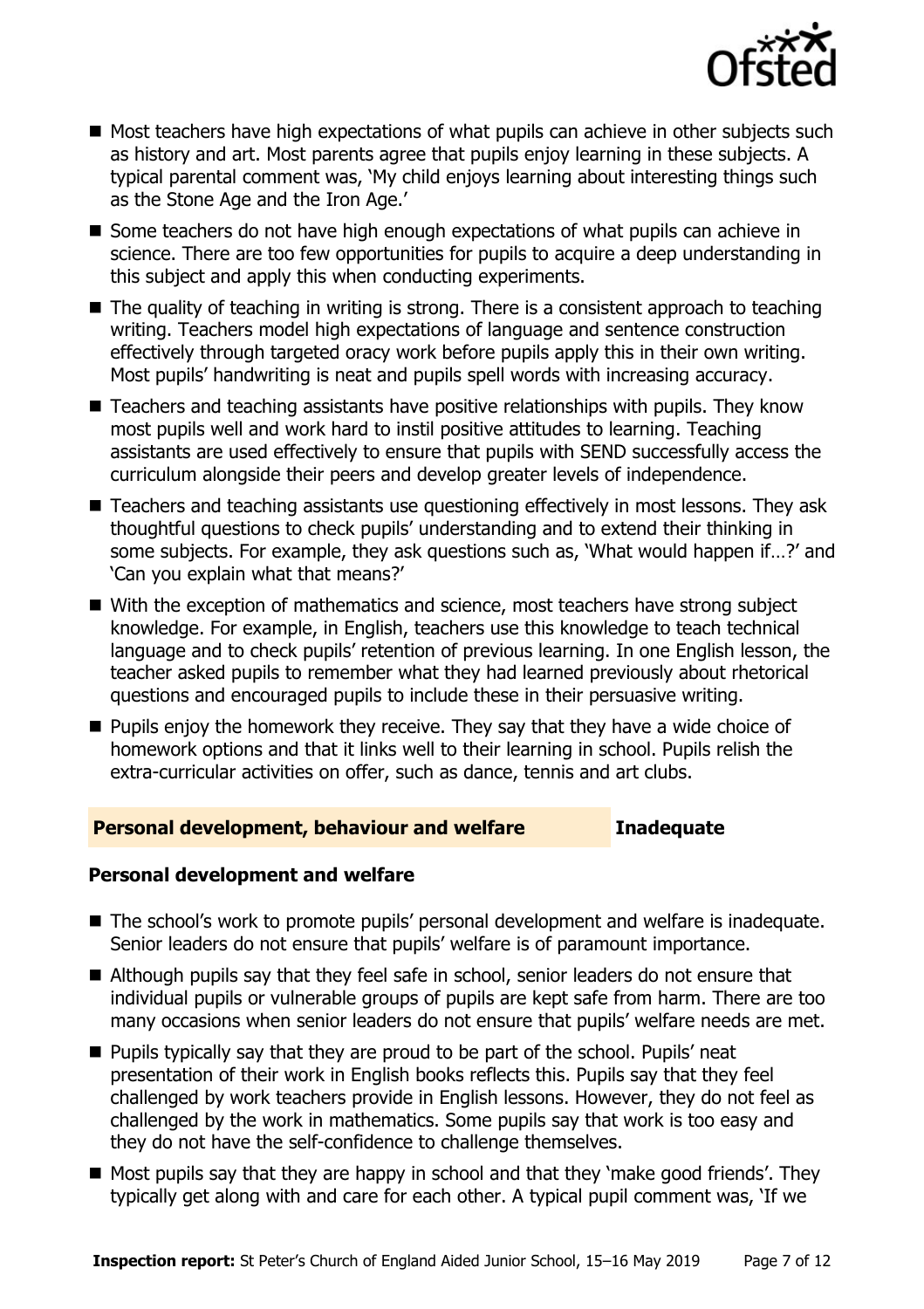

help others, they will help us.'

- **Pupils enjoy being responsible. For example, pupils speak with enthusiasm about the** 'jobs' they have in school, including 'mini leaders' who set up physical activities at breaktimes and 'playtime ambassadors' who support less-confident pupils to play games and talk about their worries together.
- **Pupils understand the different types of bullying. Some pupils have experienced** bullying in the past. However, they say that staff deal with it quickly and that it no longer happens.
- Most pupils understand how to live healthy lifestyles. They learn about healthy foods by attending nutrition workshops and discussing what constitutes a healthy packed lunch. They learn about a range of topics in personal, social, health and economic (PSHE) education lessons, including the dangers of smoking cigarettes and drinking alcohol, drug awareness and knife crime. They also learn how to keep emotionally and mentally well. For example, pupils in Year 6 learn about mindfulness prior to undertaking national tests and the school has a member of staff trained in mental health first aid.

### **Behaviour**

- The behaviour of pupils requires improvement.
- **Pupils'** conduct is not consistently good in all year groups. There are occasions when some pupils do not behave well. These pupils do not listen attentively to the teacher and keep talking when asked to stop. When this happens, other pupils say that it disrupts their learning. As one pupil said, 'Behaviour is average. More discipline is needed.'
- Most pupils are friendly and kind. For example, some pupils hold doors open for adults and greet visitors with a welcoming 'hello'.
- Staff ensure that good support is put in place for pupils who have previously been excluded or are at risk of exclusion. Leaders have worked effectively with the local pupil referral unit to train staff in appropriate behaviour strategies to support these pupils. As a result, no pupils have been excluded in the last three years.
- Leaders have improved pupils' attendance following a decline over time. More pupils attend school regularly in 2019, with current attendance figures above those seen nationally in 2018. Leaders have worked effectively with parents to reduce the number of pupils who are persistently absent from school. For example, 'first day' absence calls, one-to-one parent meetings and termly attendance rewards are having a positive impact.

### **Outcomes for pupils Requires improvement**

■ The proportion of pupils, including disadvantaged pupils, achieving the expected standard in mathematics by the end of key stage 2 has been below the national average for the last three years. Pupils' progress has been in the lowest 20% nationally over the same period.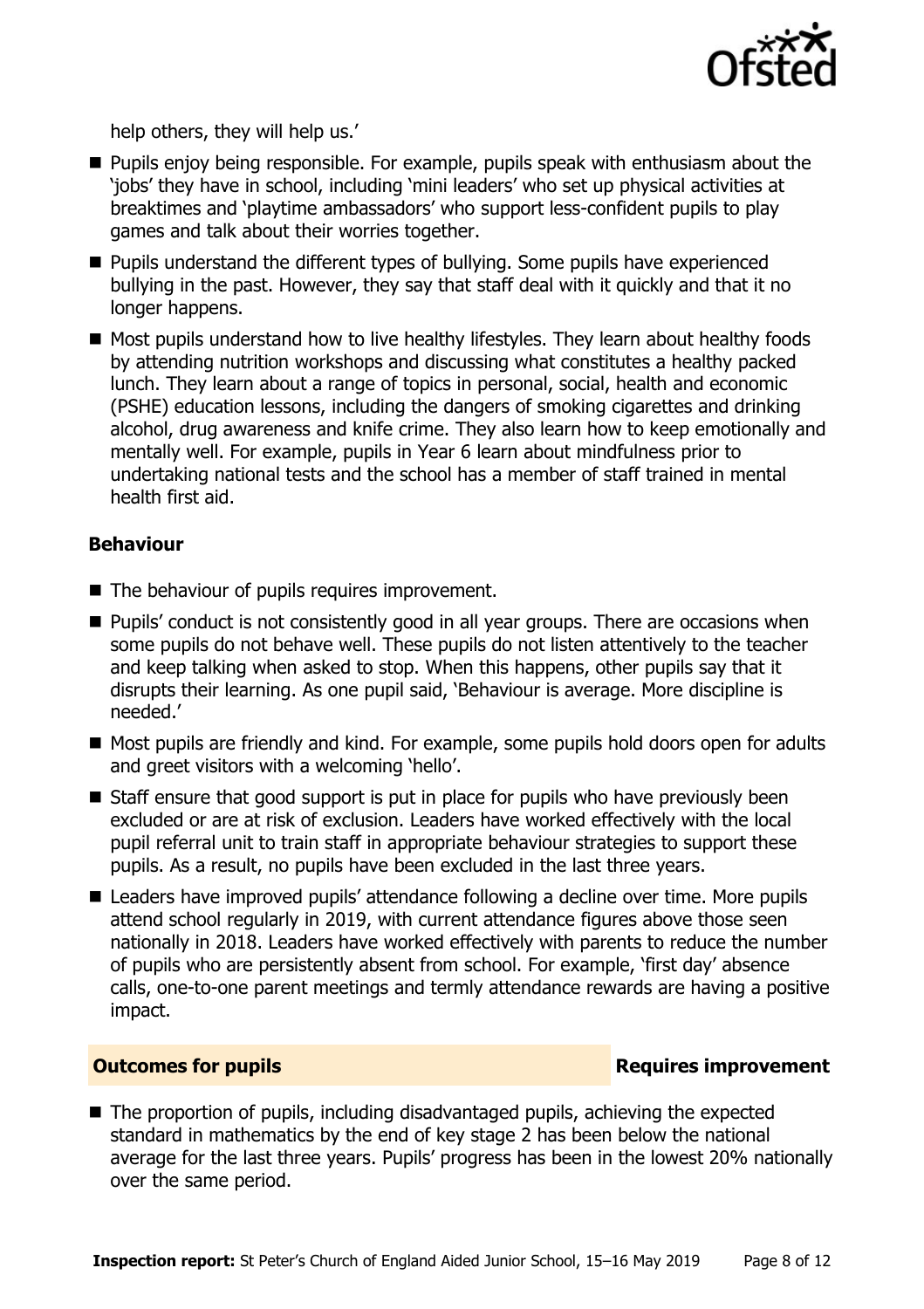

- Current pupils' work in mathematics shows that pupils do not learn to problem solve and reason well enough. Pupils' progress is not consistently strong from their different starting points. Consequently, pupils' attainment in this subject continues to fall below that typically expected for their age.
- Disadvantaged pupils' achievement in English and mathematics is inconsistent. Outcomes at the end of Year 6 show that these pupils attain as well as others and make similar rates of progress. However, the attainment and progress of disadvantaged pupils in other year groups is too variable.
- The proportion of pupils achieving the expected standard in reading at the end of key stage 2 in 2018 was above the national average. Most current pupils read widely and often and make strong progress in their understanding of what they read. However, some lower-attaining pupils do not quickly acquire the skills needed to successfully decode words. As a result, these pupils do not read fluently and do not make the progress they should.
- Most pupils make strong progress in a wide range of curriculum areas. Pupils' work in art and history is of a good standard. For example, pupils use analytical skills to study a period of history and gather knowledge of the key features of this time. They apply this knowledge in pieces of extended writing using language of the period and referencing historical events and famous people.
- **Pupils do not make strong progress in science. Some pupils do not have a deep** understanding of this subject. There are too few opportunities for pupils to apply knowledge when conducting experiments.
- The proportion of pupils achieving the expected standard in writing in 2018 was above the national average. Current pupils' writing shows that most pupils are making strong progress. Pupils' spelling, punctuation and grammar skills are improving, and the standard of most pupils' written work is in line with, or better than, that typically expected for their age.
- The proportion of pupils achieving the expected standards in reading, writing and mathematics combined has risen over recent years and is now broadly in line with the national average. More pupils than has previously been the case are well prepared for the next stage of education.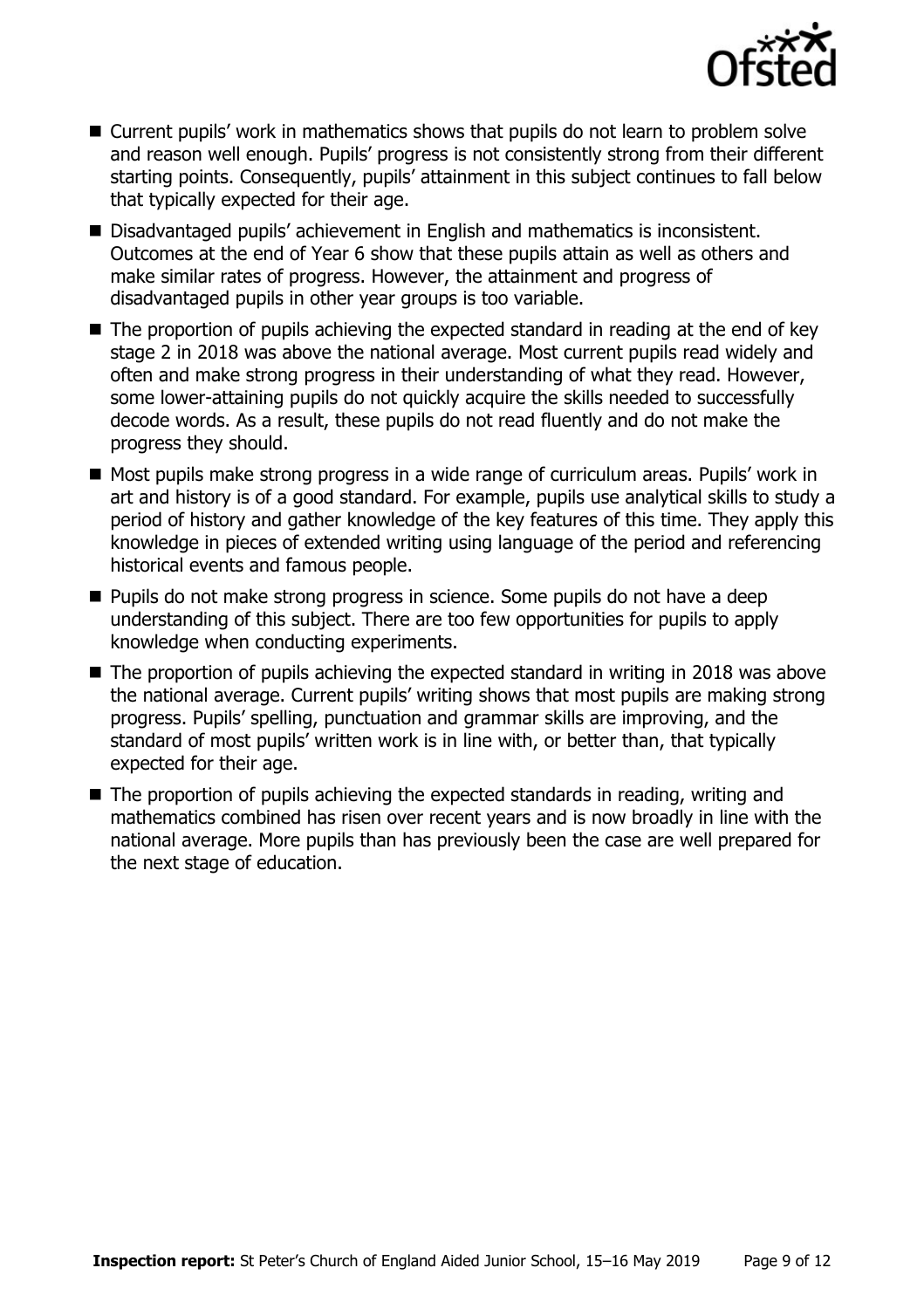

# **School details**

| Unique reference number | 112921   |
|-------------------------|----------|
| Local authority         | Derby    |
| Inspection number       | 10087345 |

This inspection of the school was carried out under section 5 of the Education Act 2005.

| Type of school                      | <b>Junior</b>                 |
|-------------------------------------|-------------------------------|
| School category                     | Voluntary aided               |
| Age range of pupils                 | 7 to 11                       |
| Gender of pupils                    | Mixed                         |
| Number of pupils on the school roll | 251                           |
| Appropriate authority               | The governing body            |
| Chair                               | Maria Bullock                 |
| <b>Headteacher</b>                  | Alison Woodhouse              |
| Telephone number                    | 01332 767158                  |
| Website                             | www.stpetersschoolderby.co.uk |
| Email address                       | admin@stpeters.derby.sch.uk   |
| Date of previous inspection         | 7-8 March 2017                |

### **Information about this school**

- The school is an average-sized junior school.
- The school is designated as having a religious character and received a Section 48 inspection on 30 April 2015.
- $\blacksquare$  The proportion of pupils with SEND is slightly above the national average.
- The proportion of disadvantaged pupils is below the national average.
- The proportions of pupils from ethnic minority backgrounds and of pupils who speak English as an additional language are well above those seen nationally.
- The deputy headteacher and Year 5 teacher are both on current, long-term absences.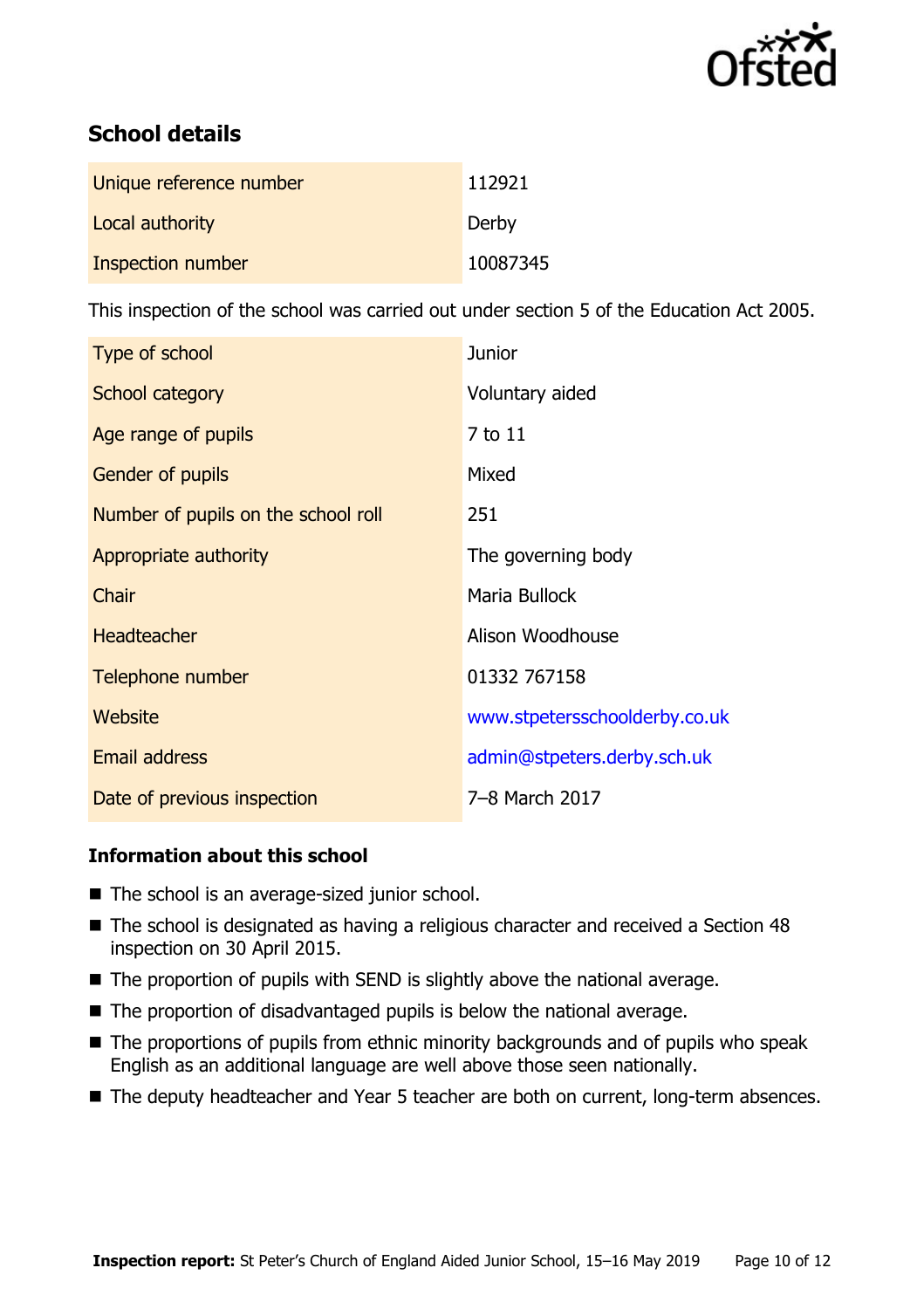

# **Information about this inspection**

- Inspectors observed learning in all classes. Inspectors listened to pupils read in Years 4 and 5 and met with groups of pupils to talk about their learning and experiences in school. They scrutinised pupils' work in English, mathematics and from the wider curriculum with leaders. They observed pupils' behaviour at lunchtime and breaktime.
- Inspectors held meetings with the headteacher, SENCo, senior and middle leaders and six members of the governing body, including the chair of governors. The lead inspector also held a meeting with a representative from the local authority.
- A wide range of documents were scrutinised, including those relating to safeguarding, behaviour, pupils' performance, attendance, and records of the school's monitoring and evaluation of the quality of education. Inspectors also examined the school's plans for improvement, plans for the use of, and impact of, additional funding and information available on the school's website.
- **Inspectors spoke with groups of parents and individual parents during the inspection.** They considered the 40 responses to Parent View, Ofsted's online questionnaire. No responses were received to Ofsted's online pupil or staff surveys.

### **Inspection team**

| Steve Varnam, lead inspector | Her Majesty's Inspector |
|------------------------------|-------------------------|
| <b>Alison Talbot</b>         | <b>Ofsted Inspector</b> |
| <b>Gayle Bacon</b>           | <b>Ofsted Inspector</b> |